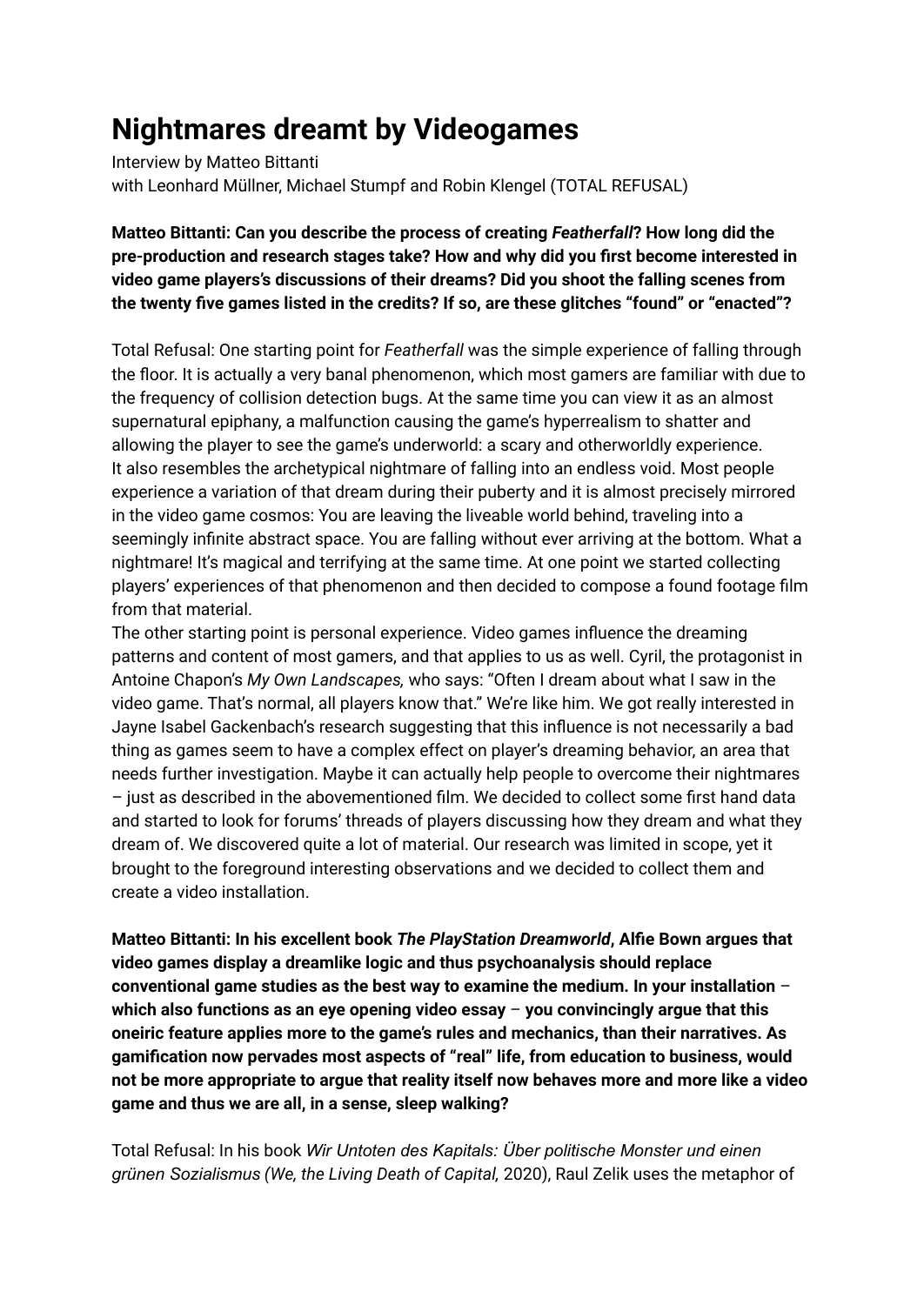the zombie to argue that the "mechanics" embedded in Late Stage Capitalism transform people into subjects that are far more weak-willed and remotely controlled than they might think – without even realizing the state they are in. Zelik reminds us that the zombie first emerged in Haitian culture: he's the victim of a mad wizard who controls him with voodoo magic. At the same time, the zombie is a metaphor for the slaves working on sugar farms under the most desperate conditions, deprived of their will. As neoliberalism – less violently but all the more effective – forces more and more people into humiliating labour and into a state of precarity – from the workers to the members of the socalled laptop-class to the CEOs – we have all become zombies, toiling away according to the neoliberal algorithm – quite similar to NPCs (non-playable characters) working in loops of endless pre-coded routines. To suppress disobedience, the monkeyshine of liberal ideology promotes the myth of freedom. Here, there's a resemblance to open world video games, where we are promised the freedom to do what we want to do, while we actually just follow the game's rules and the developers's intentions. Our scope of action is narrowed, but at the same time, we feel the opposite. And here we get down to the nitty gritty: While hyper capitalist world machines *per se,* video games can grant gamers a limited space of emancipation in dreams. Instead of just being a zombie-NPC exposed to the plot of one's own dream, the dreaming gamer can enjoy the sovereignty of his or her dream-avatar. This means that, on some levels, we can perhaps escape the sleep-walk-through of hyperrealism in late stage capitalism by immersing ourselves into our dreams. Yet, obviously, this all seems like blue sky-poetry, when we think about the fact that capitalism commodifies even our dreamlife.

**Matteo Bittanti: The nightmarish fall is variously interpreted in psychoanalysis and it can refer to the sensation of falling asleep, a metaphor for the real risk of falling from bed, the repetition of traumatic experiences of falling or sensations of falling from parents' arms in childhood, birth and delivery, ambition or the renouncement of responsibility, the loss of mental equilibrium, or life experiences such as flying in an airplane (I'm quoting from Wikipedia: the list is much longer). Interestingly, in most, if not all cases, falling is associated with fear, while ascension or flying with happiness. My question is: Is waking life "aspirational" while sleep is "realistic", considering that environmental, social, cultural and economic collapse is accelerating at a global scale and at an accelerating pace? In other words, one may argue that fear is confined to dreams, while we should be terrified of the state of our planet. Instead, we wish to return to "normality" and purchase an SUV to feel "cool" and "powerful"...**

Total Refusal: Recently Slavoj Zizek wrote that, today, "it is not [simply](https://www.jacobinmag.com/2020/12/slavoj-zizek-socialism-great-reset) that we don't know what goes on, we know that we don't know, and this [not-knowing](https://www.jacobinmag.com/2020/12/slavoj-zizek-socialism-great-reset) is itself a social fact, inscribed into how our [institutions](https://www.jacobinmag.com/2020/12/slavoj-zizek-socialism-great-reset) act." A global answer to this uncertainty of current times is securitization. The whole world is reshaped in order to make sure a catastrophe cannot repeat itself. A single terrorist attack can start haunting a whole nation in the form of a collective nightmare. Suddenly an army of robocops seems not only necessary, but reasonable, evern urgent; bollards are erected on every town square in Ireland as a reaction to one horrible event in Germany. The gardens of kindergartens and elementary schools become cages to save children from... *whatever*. Adults become helicopter parents, preventing their children from experiencing the world. It seems to be the despair of preventing a situation from evolving in a potential future, that favours the preservation of the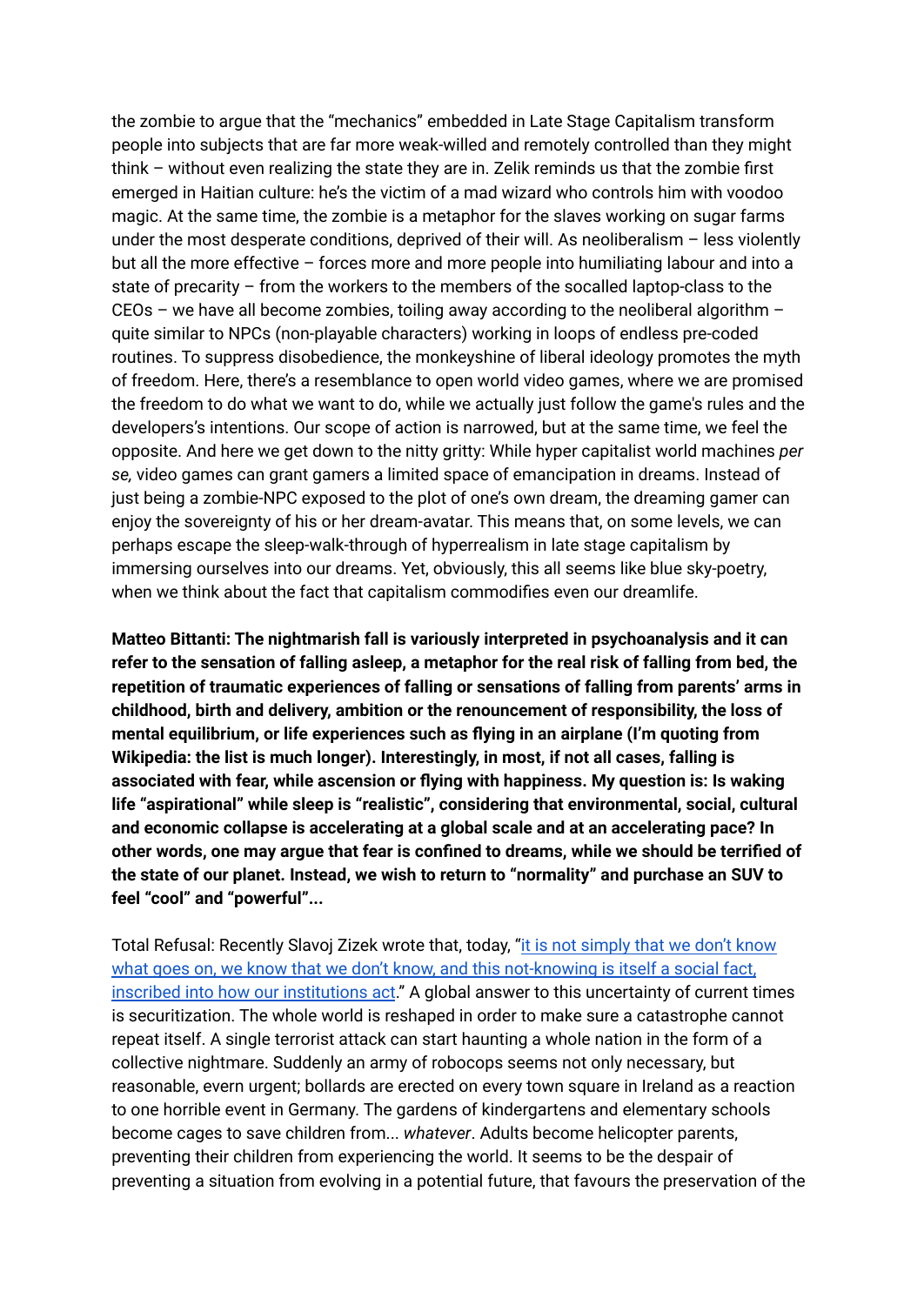status quo and the circumvention of unpredictability. The "normality" is a narrative referring to a falsely neutral and apolitical status, which is, in fact, just the backside of the state of crisis. Crisis is, as we know not only from Marx, part of the algorithm of capitalism and police and surveillance terror are obviously the wrong answer to this instability. Globally, it seems our neoliberal governments are trying to stabilise our conditions of fear rather than tackling their root causes. No wonder they shine both through mass media products and the dreams we have.

One of us had a post game depression when returning to the real world after finishing *Cyberpunk 2077*. This is noteworthy insofar as the game depicts an ordoliberal dystopia, an exaggeration of our here and now referring to our current society, albeit in a highly aestheticized form. Like other entertainment media, video games have a way of making our problems consumable and aestheticised. In the game the violent police and the private guards as well as their antagonists serve as enjoyable obstacles. When we witness brutal or unfair outcomes of police violence and surveillance politics we can process these experiences in *Cyberpunk 2077* by just fighting back. People escape into artificial stress to blur out the lack of perspective in tackling the physically real one.

Digital games take advantage of the player's dangers and insecurities by transforming them into playable suspense. Nightmares develop their horrifying quality as the hidden and suppressed takes control, forcing a confrontation. Games and dreams can be quite alike in this processing of current problems - however, games can often also stage these confrontations while maintaining player control (or something that looks like it).

**Matteo Bittanti: "The whole world is reshaped in order to make sure a catastrophe cannot repeat itself" pretty much sums up Richard Grusin's theory of premediation… On a similar note, in his latest book,** *24/7: Late [Capitalism](https://www.versobooks.com/books/1570-24-7) and the End of Sleep***, Jonathan Crary argues that capitalism is increasingly colonizing and exploiting sleep, one of the few remaining bastions that the neoliberal logic of maximization had not been able to completely conquer and exploit, "optimize it" and "maximize it". However, as your project makes clear, this does not seem to be the case anymore. The video game imagery has fully penetrated into the subconscious and companies like Nintendo have long tried to monetize it. Considering how successful they were with** *Pokémon Go* – **perhaps one of the most paradigmatic examples of neoliberal gaming** – **it's simply a matter of time before they turn our dreams into a golden goose, another raw material that "demands" intensive extraction. If that's the case, will capitalism turn sleep into the same nightmare that is waking life in the 21c? Will gamification become the ultimate totalizing experience from which there's no reset button?**

Total Refusal: Yes. As you answered your excessively overloaded yet beautiful question yourself, we can just agree. In *Cyberpunk 2077*'s Night City, the NPCs can consume "Braindances", which are basically what VR dreams of becoming one day. People sit inside bars or clubs, maybe intoxicated, and rent a virtual rendition of another person's real life experience which completely infiltrates their consciousness. The black market provides the last minutes of someone getting tortured or killed for real (game-real) or one can feel how it's like to get actually raped. Of course braindances mostly offer more convenient content. In Night City, the markets managed to dive into people's brains for the ultimate stimulation experience. Watching Elon Musk proudly introduce his Neuralink chip, which not just reads neuronal activities in the brains of pigs but aims to also take control of brain activity in the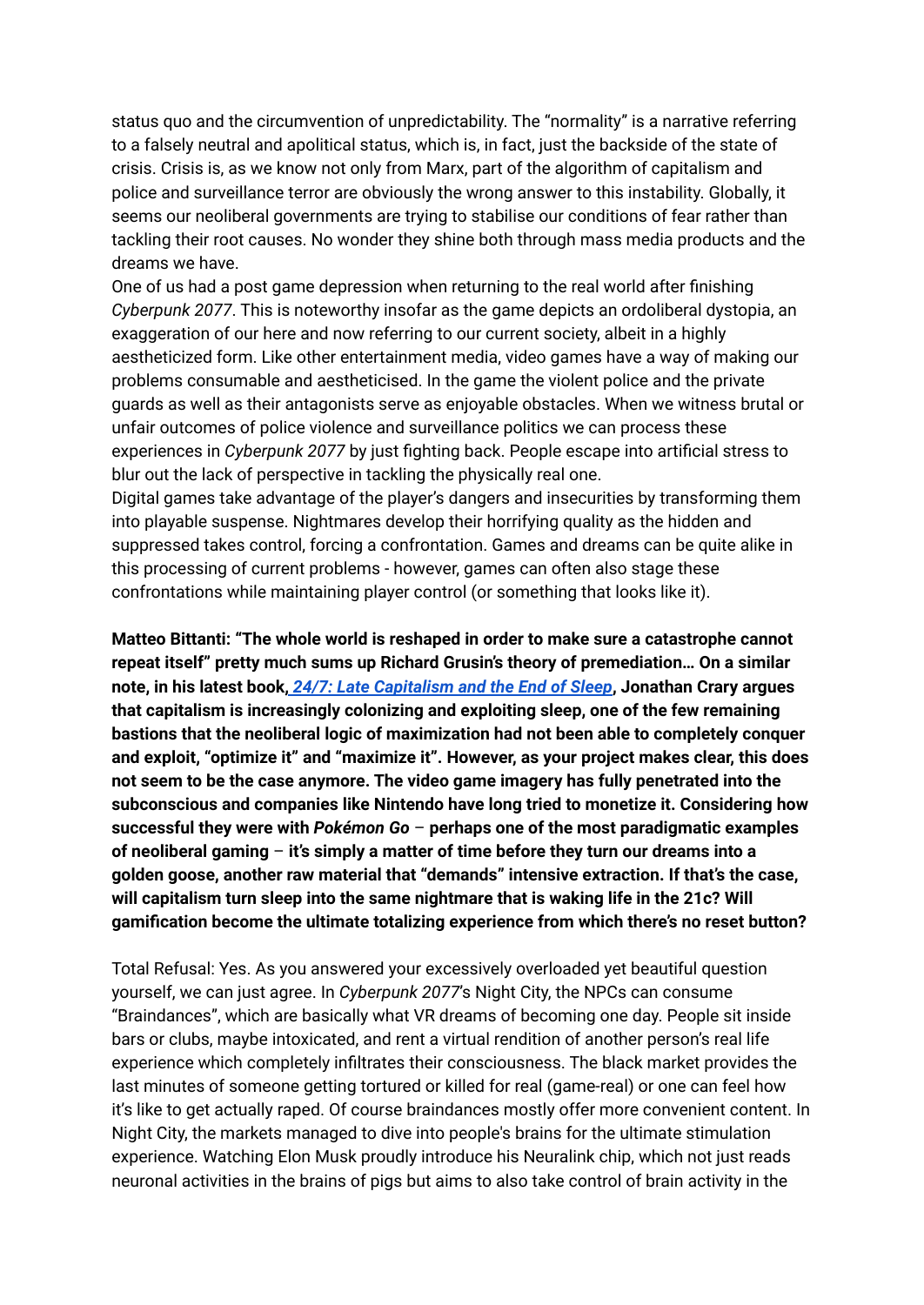future, it seems like the 1980s cyberpunk lore actually did a good job in predicting our here and now as well as our possible future. By the way: Musk's partner, the singer Grimes, actually plays a role in the game, motion captured for the narration. But to come back to your question: as capitalism seduces us with unsatisfiable desires it has colonized our dreams a long time ago – long before that supervillain Elon Musk tried it.

**Matteo Bittanti: Although the two projects are completely unrelated – at least, I presume –** *Featherfall* **reminds me of Brody Condon's seminal** *Suicide Solution* **(2004), a compilation of suicide scenes from several first- and third-person video games, perhaps because jumping ino the void is often the most effective way of killing youself, or perhaps because the very structure of** *Featherfall* **is similar to** *Suicide Solution***'s (***sans* **voice over). Sleep has been called** *la petite mort***, the state or event resembling or prefiguring death: every night your experience and simultaneously exorcise dying. I argued elsewhere that one of the biggest appeals of video games is that they grant players the ability to simultaneously experience and exorcise (***some kind of***) dying. Thus, dreaming about falling in video games seems like a killer kombo to me, a double exorcism, a Christopher Nolan-like gimmick… Am I completely off?**

Total Refusal: The question of death in video games opens the door to a whole theoretical universe. We could talk about the phenomenon of "permadeath", for instance, whereby the player must restart the game from scratch if his or her avatar dies. It is the attempt to break with the commonness of the death experience in video games, replacing meaninglessness with severity. The oblivion of permadeath renders "a genuinely new vision of sublime experience", as Filippo Lorenzin writes in his article *Arcadian Dreams: [AI-Generated](https://flash---art.com/2021/01/episode-iv-ai-generated-worlds/) Worlds from the Sublime to the [Beautiful](https://flash---art.com/2021/01/episode-iv-ai-generated-worlds/)* in *Flash Art* The fear of losing everything causes a terror which is the "ruling principle" of the sublime, as he points out in reference to Edmund Burke. Death is almost fetishisized in this context.

Permadeath contrasts the obvious normalization of death in most games, as dying is exercised over and over again and has almost no noteworthy consequences. Does that confront us with mortality and prepare us for our own departure? Not at all, as it is normalized to an absurd degree, which is hardly experienced as a meaningful phenomenon: A visualization for failure, an exaggerated image that only insufficiently connects the player to any existential question. One of our new comrades in our collective Total Refusal, Adrian Jonas Haim, is currently working on a project dealing with the abundance of his avatar's death experiences in *Counter-Strike*. He died many thousand times during his career. If you were to sum up the total time he watched his own dying animations, it would amount to almost a full working day of watching.

Susanna Flock, another comrade in our circle, created the work *W-A-S-D* (2015), for which she asked different professionals to reenact dying performances in various games: a dancer, a sportsman, a stuntman and a gamer. It is some sort of dying karaoke, posing the question "what death means in a digital reality and with which methods the concept of infinity is affected by digital culture". It is a very fascinating topic indeed.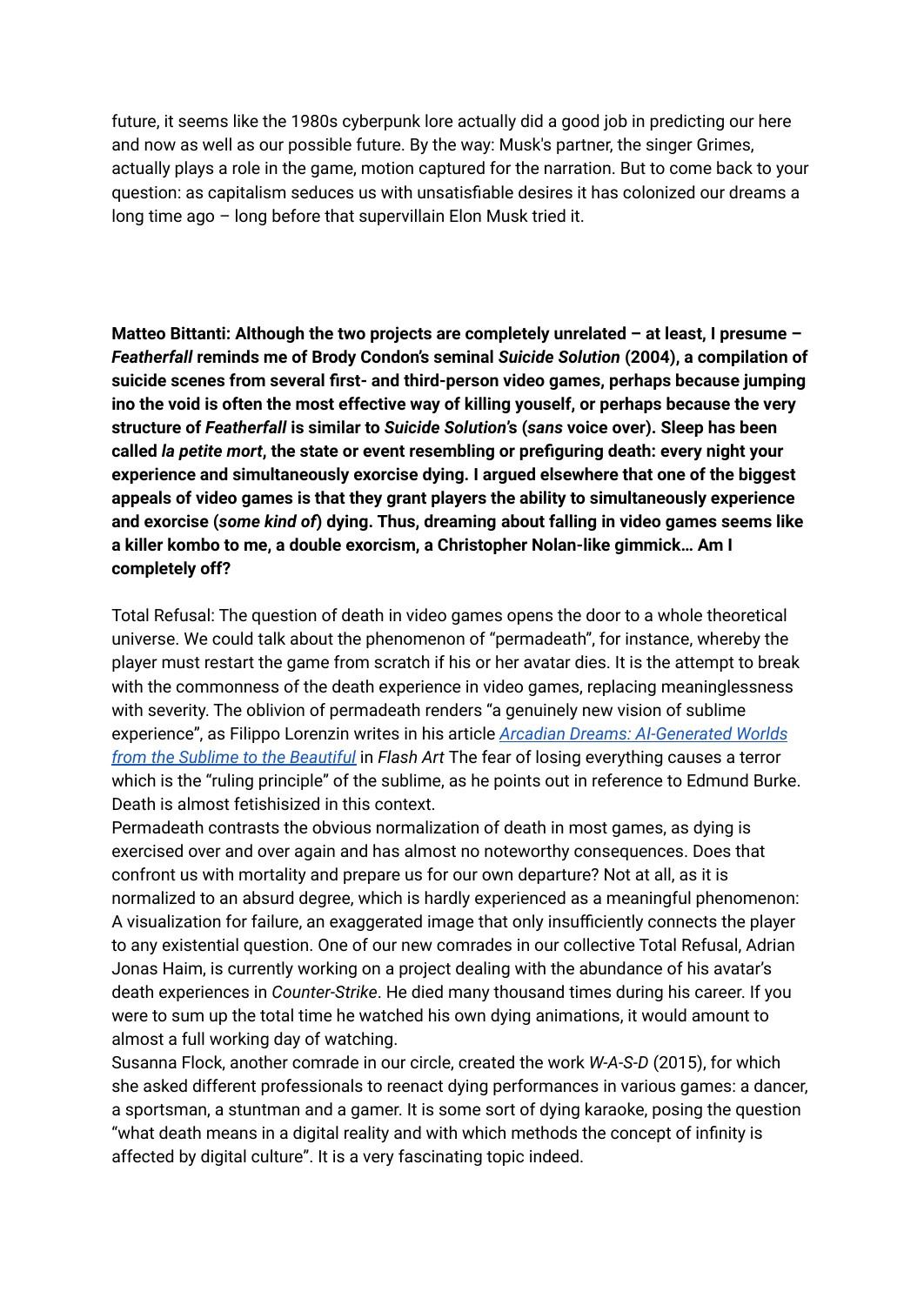For *Featherfall,* however, death was not the central theme for us. Rather, we wanted to link the supernatural with the banal and the hyperreal with its own "other" – the mechanics of the hidden framework: the motif of falling and thereby falling out of digital normality.

**Matteo Bittanti: Moreover,** *Featherfall* **reminds me of Cory Arcangel and Paper Rad's** *Super Mario Movie* **(2005), a Super Mario Bros.cartridge for the Nintendo Entertainment Systrem that the artists reprogrammed to play a movie which opens with the eponymous plumber falling from the sky for almost thirty seconds after standing for a while on a platform and looking left and right. The entire film, which Arcangel calls a ["semi-narrative](https://www.youtube.com/watch?v=oDDCoa71-yY), is meant as a dream, Mario's dream. Mario dreams of a world ravaged by glitches, a world that is literally collapsing, falling apart because the "game is getting old" and its "internal logic" is deteriorating. Was Featherfall meant perhaps as an homage, a remake, or an update to Super Mario Movie?**

No<sup>^^</sup>

**Matteo Bittanti: You highlight the fact that dreams can be compared to third-person view video games. However, in conventional dreaming, the dreamer is unable to control the narrative, so to speak, and is subjected to someone else's script. This is why dreaming has been compared to cinema: Hollywood is the ultimate dream factory. What role do agency and interaction play in the video-game-as-a-dream analogy? Are agency and interaction limited only to lucid dreaming, when the dreamer becomes aware that they are dreaming and can influence the unfolding of "events"? Was this a major theme that you encountered in the forums you explored, that is, the video-game-as-a-lucid-dream analogy?**

Total Refusal: Cinema corresponding to dreaming/gaming corresponding to lucid dreaming: that sounds like a legit metaphor. And yet, the agency experienced in video games is, of course, an illusion stemming from the hyperreal fidelity of virtual worlds. When it works, one might feel as if it would have been possible to act out any given situation in a different manner. When the illusion of agency fails, the player is relegated to the position of the audience and the identification with the avatar is interrupted. In such situations, it can be quite uncanny to experience one's representation in the digital realm behave in unexpected or undesirable ways; exposing the limits of player agency. Dreams usually fare better in this regard, because even though one might feel as an observer of oneself at times, the identification with this self is never severed.

It's also worth pointing out that the opposition between agency and fidelity has always been a topic in game development. The latter taking the place of player imagination (when compared to the tabletop forebears video games evolved from); immersion is facilitated not through creative power but rather through the visual spectacle. The technical demands of this spectacle come at the cost of a narrowed scope of action.

**Matteo Bittanti: If dreams are "better games" indeed, can we legitimately expect a** *Dreamscape***-like scenario any time soon? In this, admittedly so-bad-it's-good 1984 sci-fi movie directed by Joseph Ruben, Alex Gardner (Dennis Quaid) is coerced into joining a government project in which psychics like him are trained to enter others' dreams for nefarious purposes. Basically, this technology allows the hacker to intrude the minds of**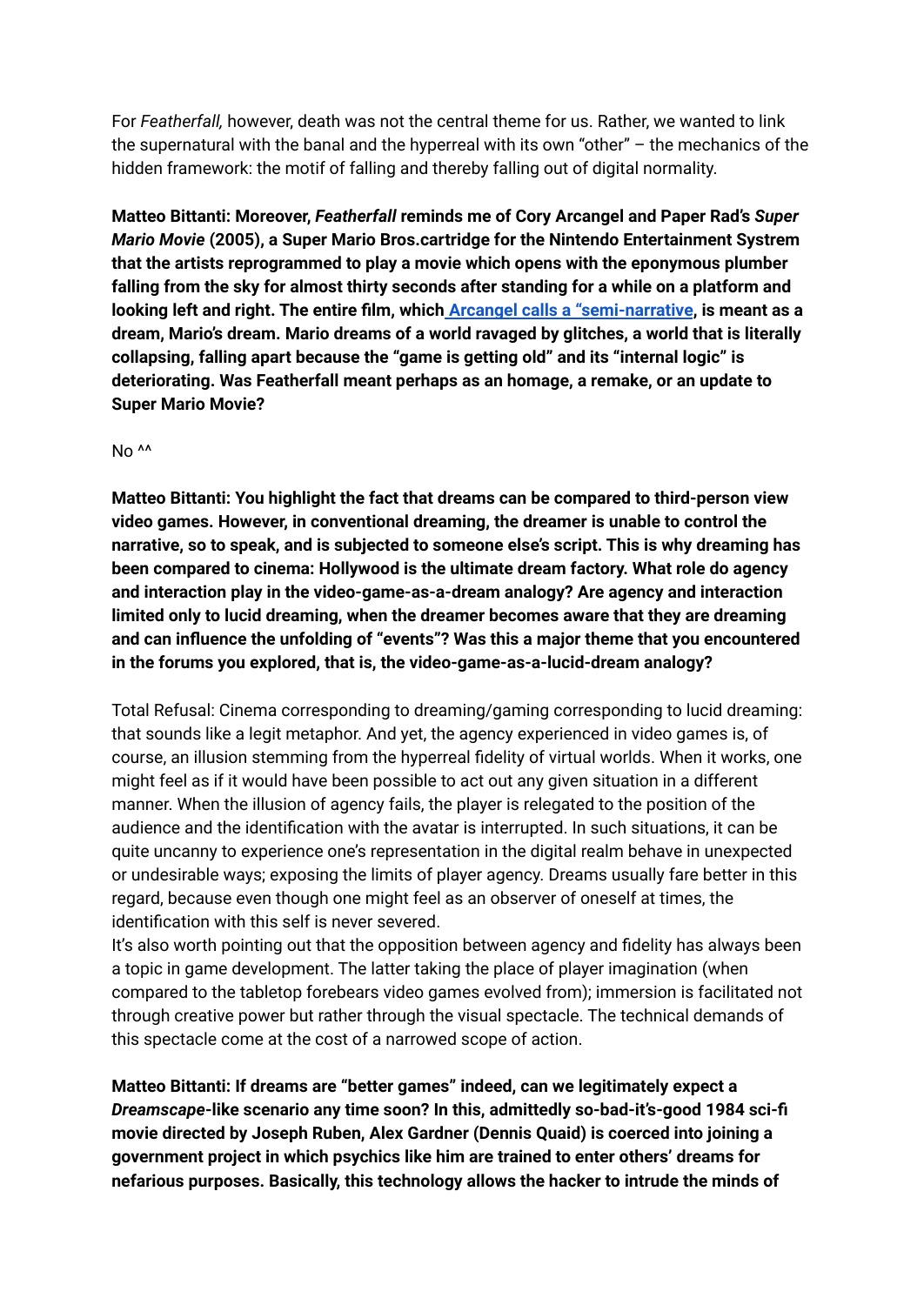**others by projecting themselves into their subconscious, which is pretty much how advertising and propaganda work by the way. Considering that video games are the byproduct of the military-industrial complex, I would not be surprised if such a scenario will materialize… Oh, wait… Am I being too conspiratorial?**

Total Refusal: When it comes to the reproduction of hegemonial values, mainstream video games don't seem that different from their film equivalents. In both cases, the presence of political symbols aren't necessarily an indication of political discourse. This is evident when developers operate with political content while at the same time denying the political nature of their work; arguing for games as a sort of pristine politics-free playground. This seemingly schizophrenic position is explained by the fact that the inclusion of political content is regularly not politically driven, but entirely motivated by marketing research. This marketing-based approach has, for example, lead publishers to include female avatars into their games  $-$  something long overdue, of course  $-$  in the wake of an identity politics culture wars, only to then maintain that their decision wasn't political when faced with criticism from the right-wing spectrum of the gaming community – with the absurd thing being that at least partly, this claim is true: Their motivation in fact wasn't political at all. It's pure marketing. Of course, all this doesn't change the political power of games: Like other mainstream media and arguably even representative politics as a whole, politics are simulated but have long been replaced by market-logic – either to facilitate sales and/or to reinforce ideological constructs.

**Matteo Bittanti: The often interminable falling of the avatar in a video game is often the** result of a glitch. One IRL equivalent of a glitch, per The Matrix, is the deja vu, the feeling **that one has lived through the present situation before. In video games, the** *deja vu* **is experienced constantly, as the player repeats the same situations over and over. Would you agree that video games are** *deja vu* **simulators? Or are they closer to a modern day** *Fort/Da* **[Forth/here] game that was played by Freud's grandson, who would stage and re-stage the disappearance of his mother and even himself to reassure itself that he had some kind of control over his life? In the first case, video games are basically about trial and error. In the second case, video games operate as some kind of safety blanket or a transitional object, to paraphrase and likely misinterpret Winnicot…**

Total Refusal: It's a beautiful term, but strictly speaking, calling video games deja vu simulators seems imprecise insofar as the deja vu constitutes itself through the uncanniness of the exact replication of a pre experienced event – something that doesn't occur any more often (or even less often) in video games when compared to the real world. That's not to say that repetition isn't a core component of playing video games, of course. Both your assessments of video games as repeated trial and error and as safe zones are valid here: Controlled repetition constitutes a space of comfort and familiarity with the environment and, in a symbiotic sense, the avatar, a setting within which grave challenges can be attempted repeatedly with no harm done.

**Matteo Bittanti: A few years ago, German director Werner Herzog famously asked: "Does the internet dream of itself?". Google engineer Alexander Mordvintsev's answer was DeepDream, "a computer vision program which uses a convolutional neural network to find**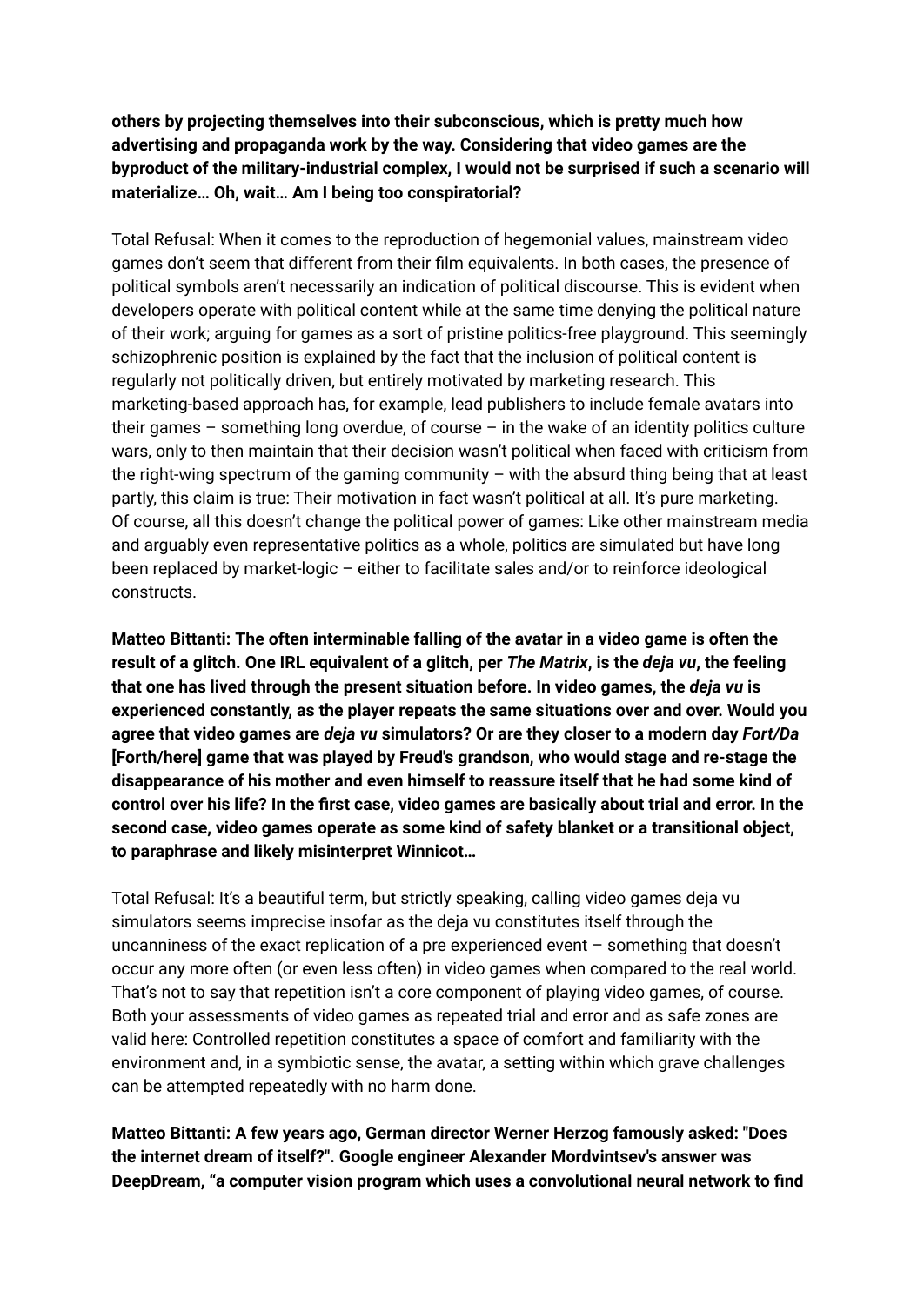**and enhance patterns in images via algorithmic pareidolia, thus creating a dream-like hallucinogenic appearance in the deliberately over-processed image", again quoting from Wikipedia verbatim because I am too lazy to apply rogeting. My question is: What do video games dream of? Can we think of machinima as video games' own oneiric visions?**

Total Refusal: All code based entities have a visual surface, an interface, as well as the concealed and invisible mechanisms constructing it: just like a frontstage and a backstage. We can very well anthropomorphize that relation to the conscious and the subconscious aspects of the human neural apparatus. While dreaming, the boundary between these two worlds blurs and it becomes difficult to differentiate between them. A glitch triggers a similar function in the game involuntarily, as these two worlds can, for a moment, touch. That resembles taking drugs or falling into trance. Players – particularly speedrunners, for instance – are always interested in accessing the backstages and search actively for loopholes to what could be coined as the "unconscious" of the game. Modders often do the same thing by permitting access to unapproachable parts of the code.

In a way, in our own work we follow the same approach. To deconstruct the virtual enchantment and especially its seemingly neutral but in fact very political nature. What appears to be a seamless, innocent, aesthetically optimized reality is just the frontend of a very complex technocultural construct. Making a machinima implies, in that case, also unleashing the medium's dreams and nightmares and taking the viewer to a game's shady shoals and uncanny valleys.

Alternatively, to take a more literal approach to your question and think about the absence of the player – and thus the visual representation of the game world – as a game's dream state. In that case, its subconscious activity consists of constant sensory activity in expectancy of the player – a longing almost – as well as the incessant bare-bones simulation of the world without any audiovisual representation  $-$  a phantasmatic as-if-image of the world.

**Matteo Bittanti: Yeah, the braindances are quite a trip, but pretty much like everything in Cyberpunk 2077, they are recycled from elsewhere, specifically Kathryn Bigelow's** *Strange Days* **(1995), which was used by Jay David Bolter and Richard Grusin as a paradigmatic example of the double logic of remediation, i.e. immediacy and hypermediation. Among other things, the American scholars argue that virtual reality is the medium that aspires to total and absolute immediacy, although its very materiality – a medium, after all, is what stands between things – makes that dream impossible to achieve, thus hypermediation is inevitable. This inner contradiction is perfectly illustrated in Joseph DeLappe's Virtual Paintings (2018-), which I find truly hysterical. As artists and players, what is your take on virtual reality, both as a technology and as an ideology, considering that its biggest, er, evangelists are the likes of Palmer Luckey and Mark Zuckerberg?**

The digital experience is disguised in 3-dimensionality, but nevertheless it is cursed to flatness and 2-dimensional devices. All its effort strives to liberate itself from 2-dimensionality, to trickle into 3-dimensional space and by doing so taking it over, dominating it. We already face a strong entanglement between these realities, which is why Stephan Schwingeler recently claimed that there often is little point in differentiating between physical and digital reality anymore. In the realms of communication, sociality,